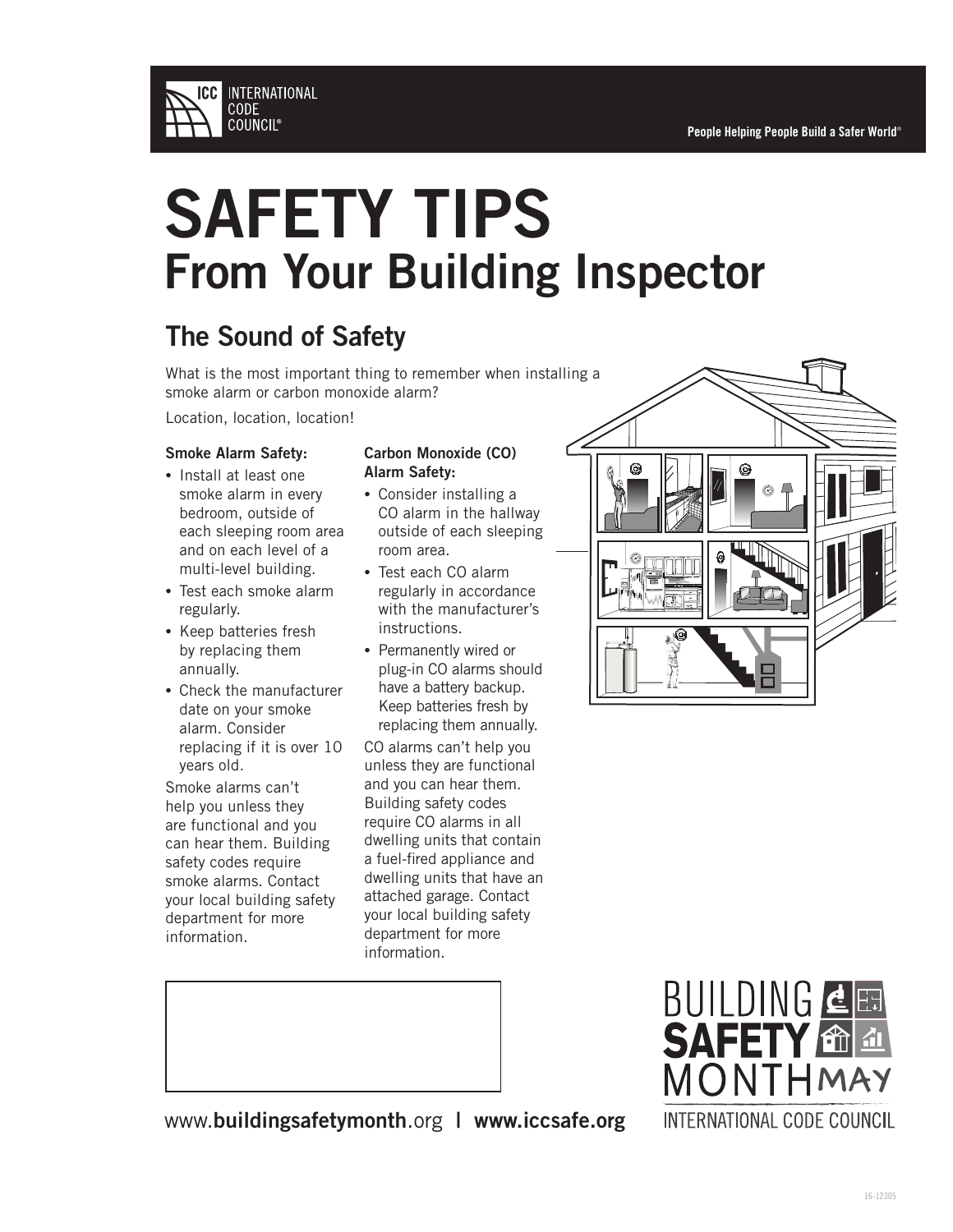

### Don't Let Electrical Cords Create a Danger in Your House!

Overloaded receptacle outlets and undersized electrical extension cords can cause a fire or electrocution danger.

#### Use Electrical Cords Safely:

- Never overload electrical cords or power strips. Electrical cords and power strips have a designated load capacity. Be sure the total amount of energy used by appliances and lights plugged into the cord or strip does not exceed that capacity.
- Use only listed power strips that have integral overload protection and have been tested by a product safety laboratory.
- Don't use appliances that have damaged cords.
- Extension cords should not be used as a substitute for permanently wired receptacle outlets.

Electrical cords must be the proper wire size for the load they serve. Overloaded cords will become hot and can start a fire. Avoid permanent use of extension cords. Appliance cords and extension cords are susceptible to physical damage from foot traffic, furniture, house pets, swinging doors and many other causes so protect them from damage. Contact your local building safety department for more information.





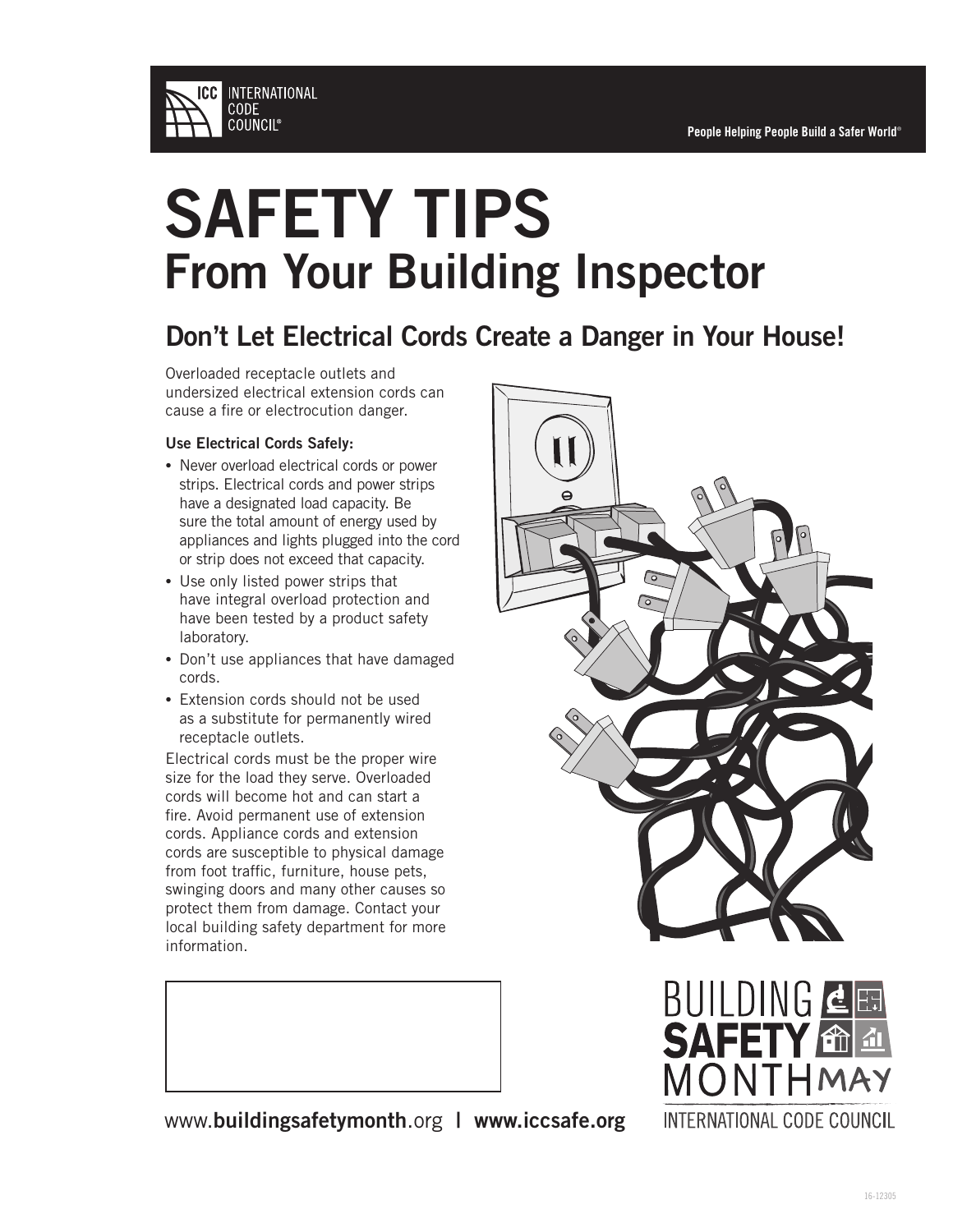

### Do I Need a Permit for My Home Project?

Check with your local building safety department before beginning home-improvement projects. Requirements vary, but many building safety departments require permits for home-improvement projects, including electrical, mechanical, structural or plumbing work. As a result of getting a permit, an inspector will check the work. Inspections provide a measure of safety to protect your life and property.

#### Projects That Usually Require Permits:

- Re-roofing
- Installing electrical outlets
- Replacing windows
- Remodeling kitchens or bathrooms
- Installing a pool, spa or hot tub
- Building an addition, including seasonal rooms
- Installing appliances and replacements such as furnaces, boilers, water heaters, fireplaces and space heaters
- Building a tall fence

If you are planning to make home improvements, contact your local building safety department to find out what building safety code provisions apply in your area and if you need a permit.

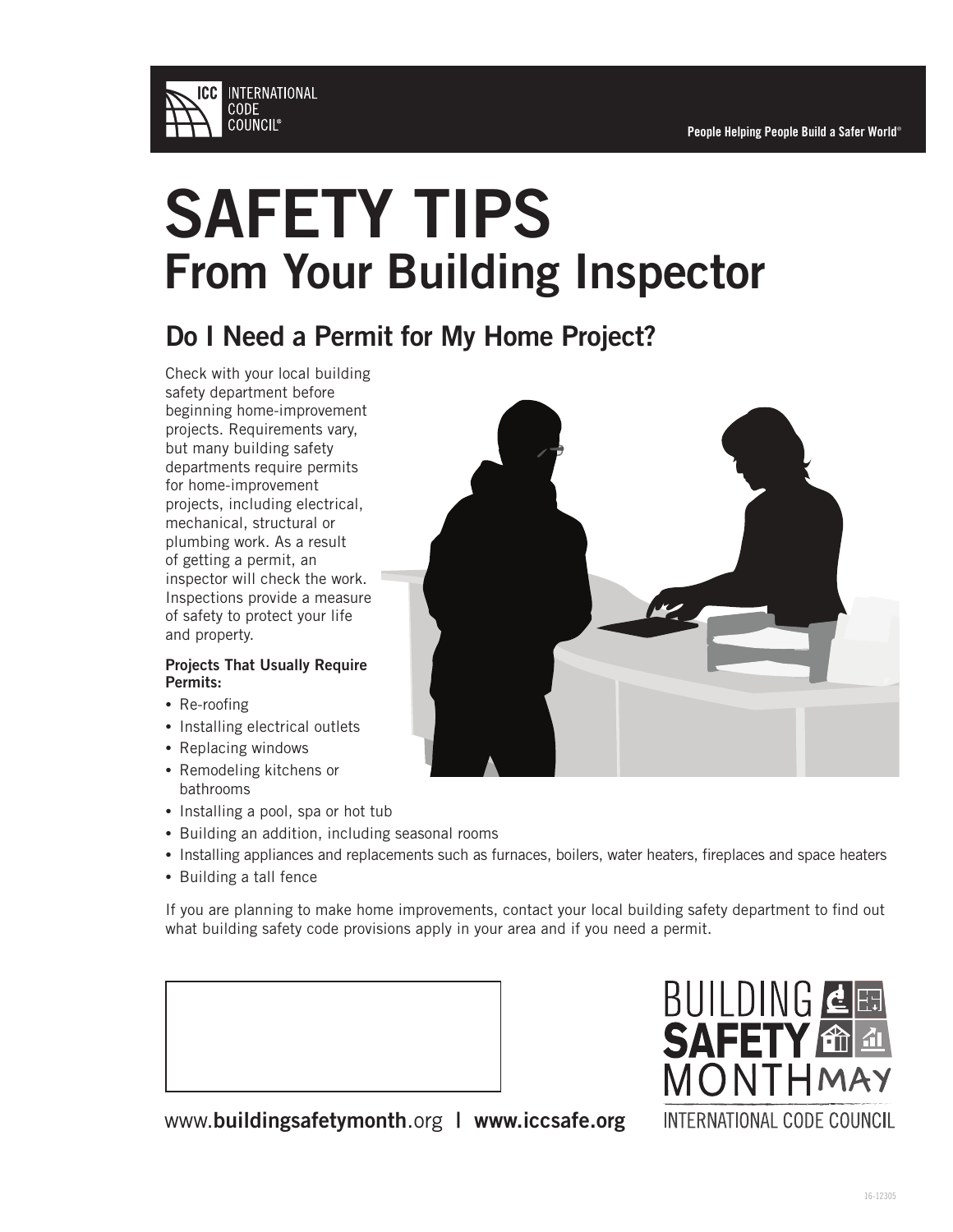

### Don't Let Your Gas Appliances Starve for Air!

Gas appliances, such as water heaters, furnaces and boilers, need plenty of air to operate safely. Otherwise they will produce excessive, deadly carbon monoxide. Carbon monoxide is odorless, colorless and toxic, which means you can't see, taste or smell it. It causes headaches, dizziness, disorientation, nausea and fatigue. Carbon monoxide can kill, so be sure to maintain your gas appliances.

#### Safely Operate Your Gas-Fired Appliances:

- Schedule an annual appliance inspection, cleaning and tune-up by a qualified specialist.
- Have vents and chimneys inspected by a qualified expert at least once a year.
- Have a technician check the combustion air provisions for your appliances.
- Store combustibles and flammables far away from gas appliances.

Building safety codes require specific venting requirements and combustion air provisions for gas appliances to ensure safe operation. Contact your local gas company or building safety department for more information.



BUILDING **4**E **SAFETY TELE** MONTHMAY INTERNATIONAL CODE COUNCIL